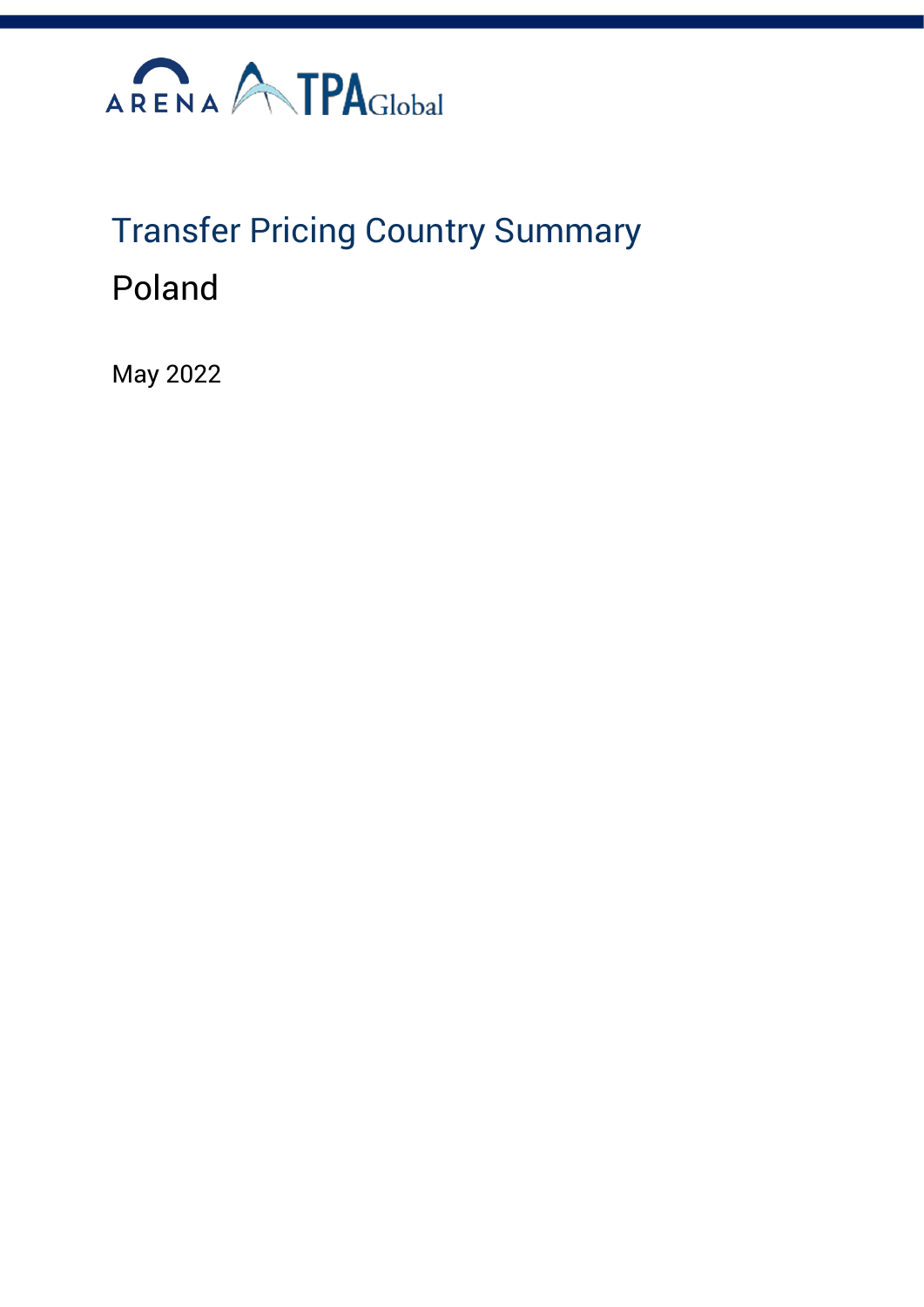# ARENA ATPAGLObal

# Table of Contents

| 1. |      |                                                                                |  |
|----|------|--------------------------------------------------------------------------------|--|
| 2. |      |                                                                                |  |
|    | a)   |                                                                                |  |
|    | b)   |                                                                                |  |
|    | c)   |                                                                                |  |
|    | d)   |                                                                                |  |
|    | e)   |                                                                                |  |
| f) |      |                                                                                |  |
| 3. |      |                                                                                |  |
|    | g)   |                                                                                |  |
|    | i)   |                                                                                |  |
|    | ii)  |                                                                                |  |
|    | iii) |                                                                                |  |
|    | iv)  |                                                                                |  |
|    | h)   |                                                                                |  |
| i) |      |                                                                                |  |
| j) |      |                                                                                |  |
|    | k)   |                                                                                |  |
| I) |      |                                                                                |  |
|    | m)   |                                                                                |  |
|    | n)   |                                                                                |  |
|    | o)   | Production Process for TP Relevant Returns, Documents, Forms and Financials 13 |  |
|    | a.   |                                                                                |  |
|    | b.   |                                                                                |  |
|    | p)   |                                                                                |  |
|    | q)   |                                                                                |  |
| r) |      |                                                                                |  |
|    | s)   |                                                                                |  |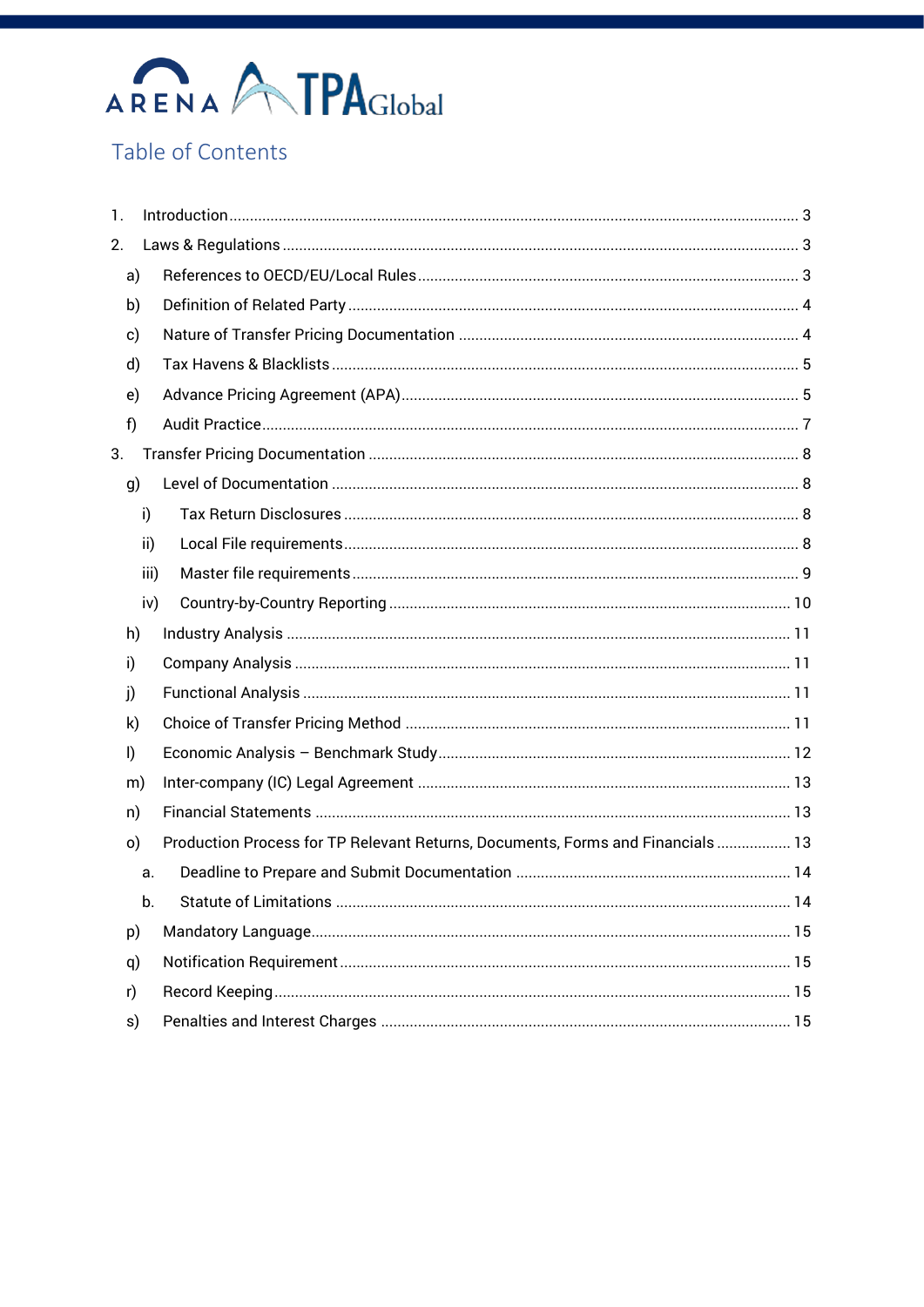

# 1. Introduction $<sup>1</sup>$ </sup>

<span id="page-2-0"></span>Transfer pricing regulations in Poland are well-established and apply to both cross-border and domestic transactions. These regulations heavily rely on the Guidelines of the Organization for Economic Cooperation and Development (OECD) (Poland has been a member of the OECD since 1996). The statutory documentation thresholds (implemented in 2001) are relatively low, and the requirements apply to a wide range of transactions. Since 2007, taxpayers have also been required to document the allocation of profits to permanent establishments.

Poland joined the European Union on May 1, 2004. As a result, Poland accepts the EU Transfer Pricing Code of Conduct. Nonetheless, tax authorities accept only documentation written in Polish that covers all items required by local law, according to local regulations.

Poland enacted APA legislation in January 2006, which, as of January 1, 2007, also applies to the allocation of profits to permanent establishments.

# <span id="page-2-1"></span>2. Laws & Regulations

## a) References to OECD/EU/Local Rules

<span id="page-2-2"></span>The Polish transfer pricing regulations in general follow the OECD Transfer Pricing Guidelines. However, these guidelines are not formally accepted as the source of law in Poland. In practice, the OECD Transfer Pricing Guidelines are considered supporting reference material only.

Article 11 of the Corporate Income Tax Act ("CIT") serves as the legal basis for applying the arm's length principle. It also defines the concept of related parties and lists transfer pricing methods available to tax authorities when assessing the taxpayer's income.<sup>2</sup>

The statutory transfer pricing documentation requirements, including the definition of entities obliged to prepare it and the required items of such documentation, are introduced in article 9a of the CIT.

The regulations mentioned above are equivalent to the Personal Income Tax Act (articles 25 and 25a, respectively).

Furthermore, it should be noted that:

- articles 9a and 11 of the Corporate Income Tax Act of 15 February 1992 (Journal of Laws of 2017, item 1753 as amended),
- Decree of the Minister of Finance of 10 September 2009 on the method and procedure for assessing legal person's income by estimating the prices and the method and procedure for eliminating double taxation of legal persons resulting from an adjustment of related parties' profits (Journal of Laws no. 160, item 1268 as amended),

<sup>1</sup> https://www.pwc.com/gx/en/international-transfer-pricing/assets/poland.pdf

 $2$  Art. 11 par. 1 of the Corporate Income Tax act (CIT act)

Art. 25 par. 1 of the Personal Income Tax act (PIT act)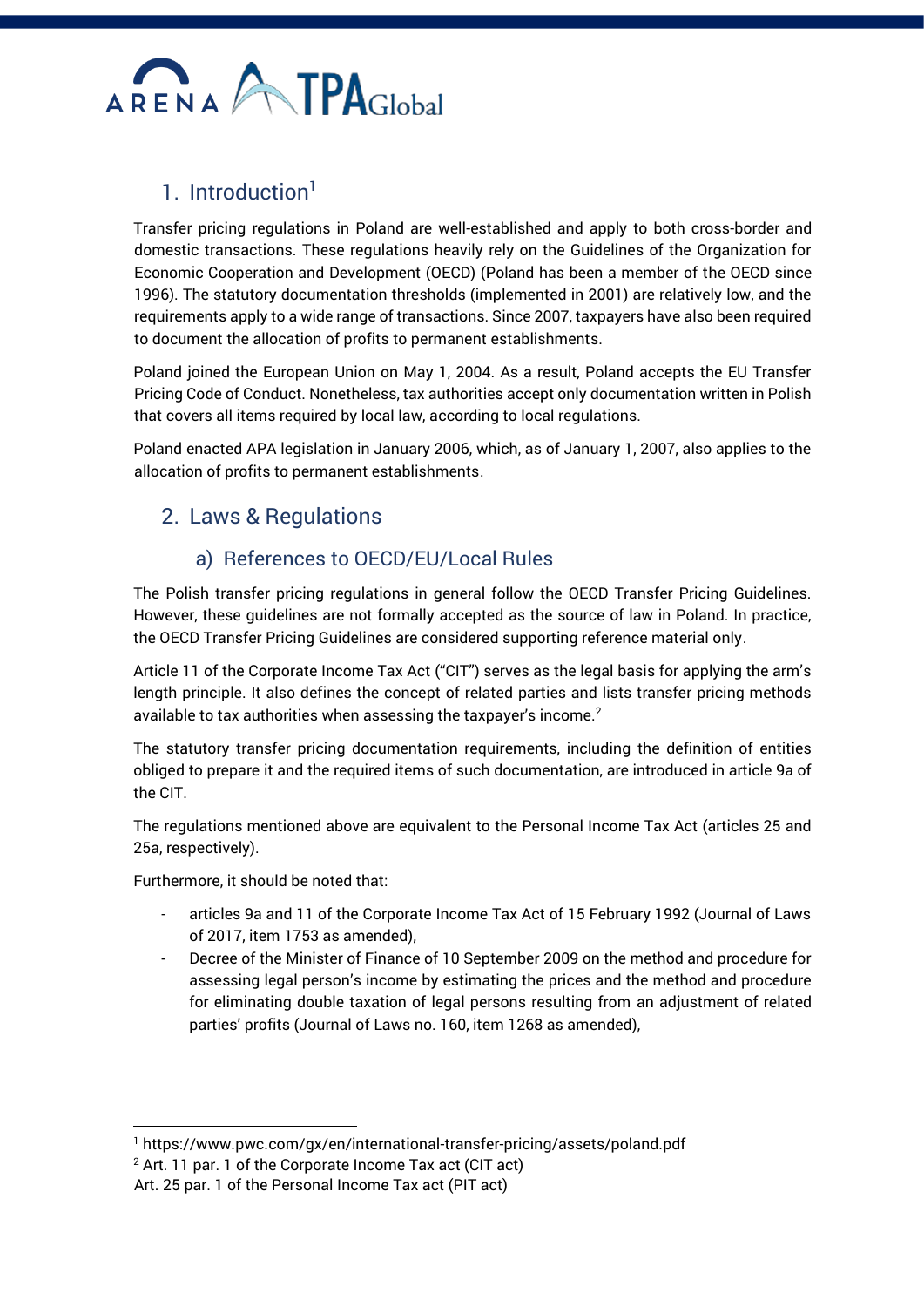# ATPAGlobal ARENA

- Decree of the Minister of Finance of 12 September 2017 on the information to be included in transfer pricing documentation in the field of corporate income tax (Journal of Laws from 2017, item 1753),

apply to certain transactions with entities located in jurisdictions applying harmful tax competition, even if the counterparty in such a location is not a related party. In addition, article 9a applies to non-resident taxpayers carrying activities through a permanent establishment located on Polish territory.

# b) Definition of Related Party

<span id="page-3-0"></span>According to the new definition, related entities will be capital-related entities directly or indirectly involved in management, supervision or share capital of at least 25% in the entity. This definition includes the family-related entities (spouse, relative, affinity up to the second degree). As of 1 January 2019, these entities will also be related entities in which the same natural person has an effective capacity to influence the taking of key economic decisions in both entities. The existence of relationships will also occur in situations where relationships are not established or maintained for legitimate economic reasons, including those aimed at manipulating the ownership structure or creating circular ownership structures, share or right to participate in profits, e.g. in the form of investment certificates and other condition creating links within the meaning of the new regulations. Polish transfer pricing regulations also apply to entities conducting operations in Poland through a permanent establishment and allocating profits between a permanent establishment and the head office.

## c) Nature of Transfer Pricing Documentation

<span id="page-3-1"></span>The Polish Government has enacted on 30 November 2020 that certain taxpayers are obliged to prepare an "Executed tax strategy" report and publish it on their website no later than the end of the 12th month after the relevant tax year. This requirement pertains to (i) corporate income taxpayers (CIT) that has equivalent or more revenue than €50 million in the relevant tax year and (ii) tax capital groups without considering their revenues. In the report, this information related to transfer pricing must also be disclosed, amongst others;

- Transactions made with associated enterprises, which exceed %5 of the balance sheet total value. Transactions with foreign tax residents in Poland are also included. Here, the regulation addresses the transfer pricing provisions directly.
- The planned and/or performed restructuring activities that bear the possibility to intersect with the tax liabilities of the taxpayer or its associated enterprises in the sense of transfer pricing rules.

There is an exemption from being required to prepare transfer pricing documentation for certain entities after 1 January 2019. This exemption applies to the related entities established in Poland provided that they meet these conditions;

- Not having CIT-exempt status,
- Not benefiting from the Special Economic Zone,
- Not benefiting from R&D relief,
- Not reporting a tax loss.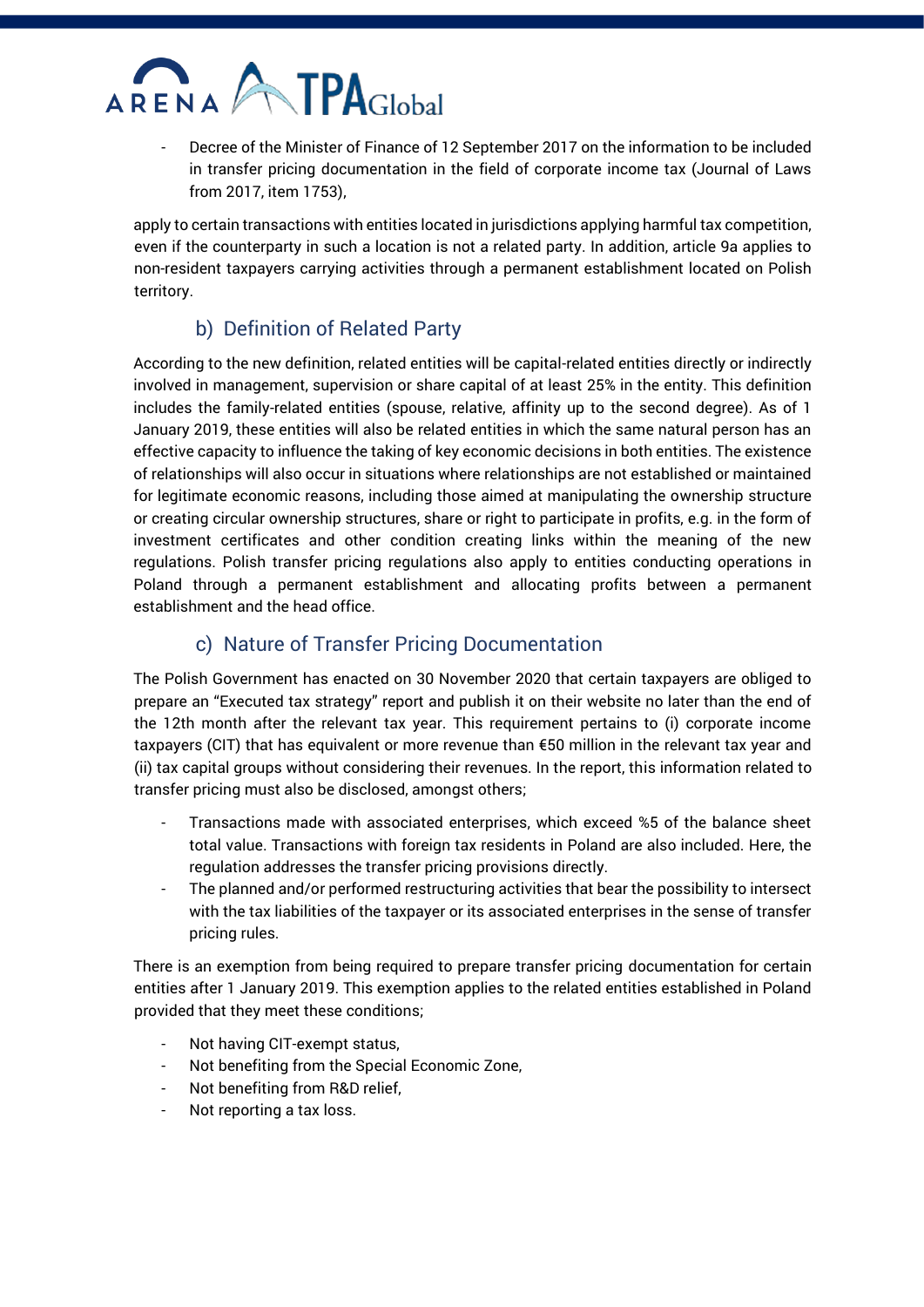# ARENA TPAGlobal

Moreover, regulations on transfer pricing adjustments are being introduced in 2019 for the first time in the Polish legal regime. A change in the amount of revenue/deductible costs is recognised in the tax return for the tax year to which it applies. Correction is possible if:

- the conditions in the transaction correspond to conditions that unrelated parties would set;
- there is a change in the relevant circumstances justifying the adjustment;
- the taxpayer received a statement from the other party to the transaction to make the same adjustment;

# d) Tax Havens & Blacklists

<span id="page-4-0"></span>On 1 January 2021, Poland has enacted new transfer pricing rules determining transactions with the companies registered in tax havens. The regulation prescribes that the transfer pricing documentation requirements become obligatory if the envisaged thresholds are exceeded for those taxpayers;

- That are carrying out transactions with related entities or tax haven entities,
- That are concluding transactions with entities whose place of residence, seat or management in a tax haven.

The new obligations are broad and apply to all transactions completed after December 31, 2020 that exceed PLN 0.5 million in a given tax year. They refer not only to transactions with related parties, but also to transactions with unrelated entities. For each transaction exceeding the threshold and made with a counterparty whose beneficial owner is registered in a tax haven, the taxpayer is required to prepare the Local File documentation.

The scope of obligations is broad, but due to additional amendments, it only refers to costgenerating transactions (from the perspective of the taxpayer).

In those cases, however, taxpayers must verify their contracting parties and gather appropriate documentation confirming that these obligations have been met. Depending on the verification results, additional review of the beneficial owner's location or preparation of transfer pricing (TP) documentation may be required.

The new regulations include a presumption that if a counterparty conducts a transaction with a tax haven entity worth more than PLN 0,5 million, the counterparty's beneficial owner is a tax haven entity. If the necessary evidence is presented, this presumption can be refuted.<sup>3</sup>

# e) Advance Pricing Agreement (APA)

<span id="page-4-1"></span>Regulations relating to an APA have been in force in Poland since 1 January 2006. The APA regulations set out three different types of agreements, depending on the type of related parties involved:

- 1. Unilateral:
	- Domestic (for transactions between domestic entities); or
	- Foreign (for transactions between a domestic entity and a foreign entity).
- 2. Bilateral (for transactions with a foreign related entity, subject to acceptance by a foreign tax authority competent for the foreign entity).

<sup>3</sup> https://taxsummaries.pwc.com/poland/corporate/group-taxation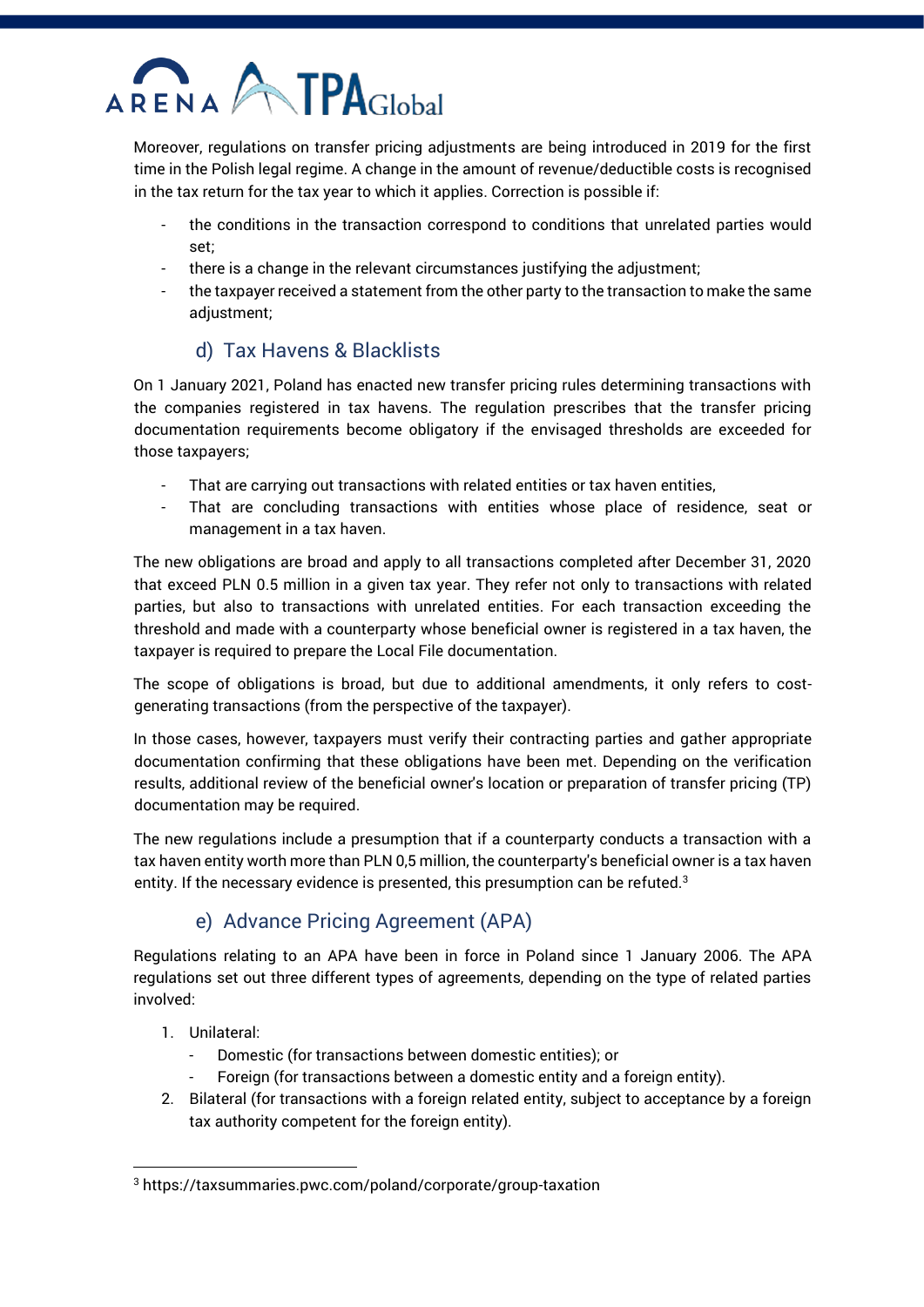# **TPA**Global ARFNA

3. Multilateral (for transactions with foreign related entities of more than one country, subject to acceptance by the foreign tax authorities competent for the foreign entities).

The APA is made by a decision issued by the Minister of Finance. The deadlines for the Minister of Finance to issue the decision concerning an APA are:

- Unilateral agreement within 6 months after the procedure launch date;
- Bilateral agreement within 12 months after the procedure launch date; and
- Multilateral agreements within 18 months after the procedure launch date.

Bilateral and multilateral agreements are made by the Minister of Finance with the tax authority competent for the other party to the transaction (an entity related to the taxpayer). Once an agreement is signed, an administrative decision is issued for the taxpayer. The APA decision covers: (i) transfer pricing method and calculation algorithm(s) and (ii) terms and conditions for using the TP method approved. APA is binding on the tax authorities, and they cannot challenge the transfer price if the actual transaction is in line with the assumptions of the APA decision. In practice, even entering an APA procedure offers some protection as the tax office usually does not launch an audit if a transaction is discussed at the Ministry level.

An APA is binding for up to five years. However, it may be extended for a further five-year period (provided the critical assumptions of the methodology used are not changed and the taxpayer applies for the extension of the agreement at least 6 months before it expires). The Ministry of Finance imposes an administrative fee for an APA application. In general, it is equal to 1% of the transaction value. However, the following ranges are used:

- 1. Unilateral agreement:
	- in the case of domestic entities: PLN 5,000 minimum  $-$  PLN 50,000 maximum; and
	- in the case of a foreign entity: PLN 20,000 minimum  $-$  PLN 100,000 maximum.
- 2. Bilateral / Multilateral agreements: PLN 50,000 minimum PLN 200,000 maximum.

The fee for extending an APA is equal to half the fee due for the initial APA application.

As of 1 January 2016, an APA can be conducted by entities without legal personality, and the provisions of a prior agreement may be applied earlier, i.e. from when the taxpayer formally applies to the Ministry of Finance (the provisions before the amendment did not provide for such a possibility and the provisions of the APA could be applied from the date when the Minister of Finance served APA decision to the taxpayer). APA is the only tool that can be used to secure transfer pricing.

Additionally, the draft amending CIT law was signed by the President on 22 November 2017. Amendment of CIT law introduces these modifications:

- Unlimited expenditures on intangible services in the case of APA

The amendment adopted provides a possibility of recognising all intangible and legal assets as costs of revenues only if the taxpayer enters into the Advanced Pricing Agreement (APA) with the Chief of National Tax Administration (NTA). Such a general rule can be applied for the APA term as well as the tax year when the decision was made and the year before.

- Abandoned obligation to prepare transfer pricing documentation for transactions covered by APA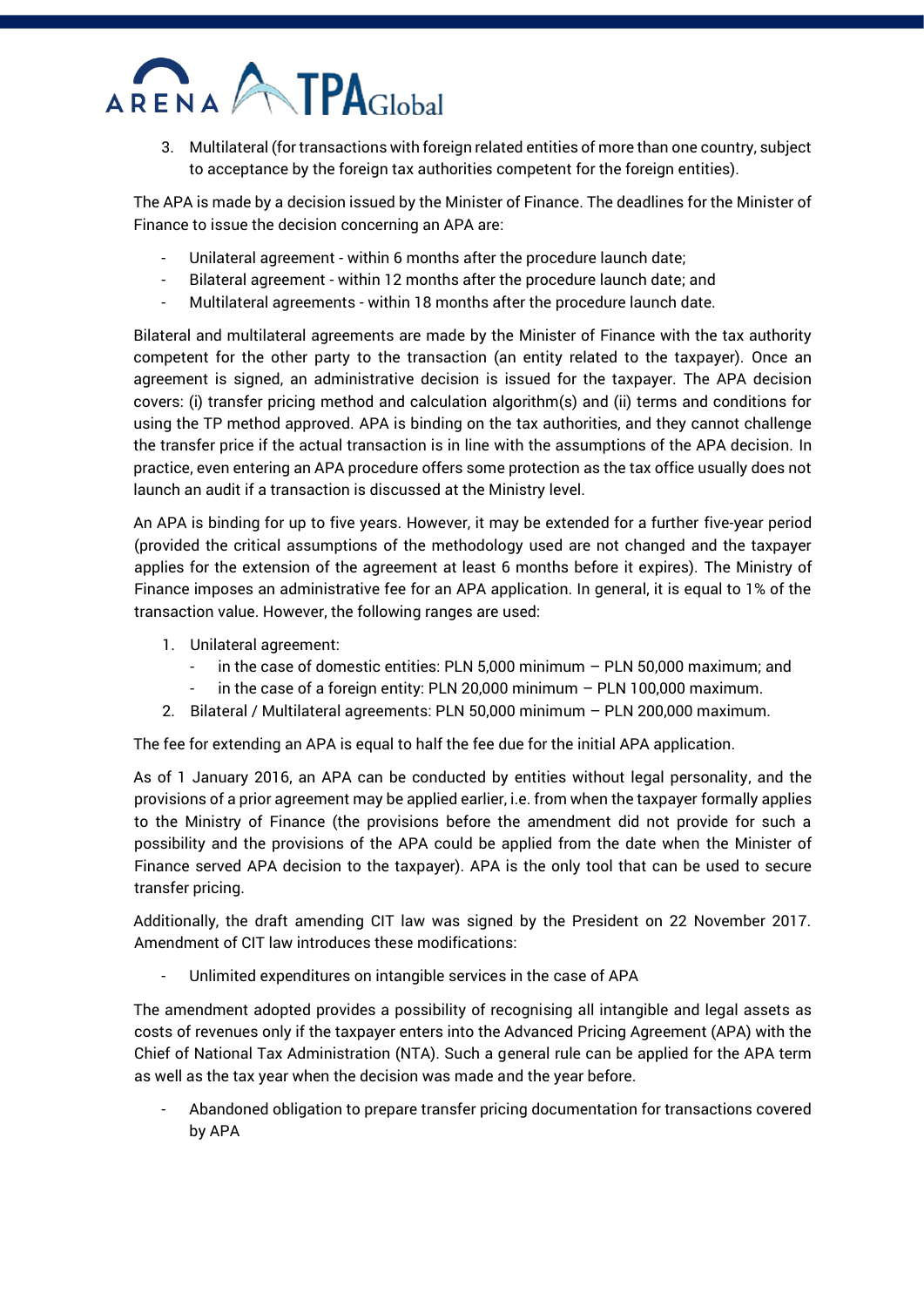# ARENA A TPAGlobal

Taxpayers who have signed an APA have another advantage. APA is an effective method of mitigating tax risk, and from 1 January 2018, it additionally lifts documentation obligations on transactions being under such an agreement for taxpayers who will receive a decision regarding APA from the Chief of NTA.

Arm's length nature of the transactions in tax capital groups (TCG)

Since 1 January 2018, provisions were repealed under which companies setting up TCGs could agree on the conditions for transactions that differ from those unrelated entities would apply. Therefore, starting 1 January 2018, entities being part of TCG must set the terms and conditions of transactions made with other members of TCG at arm's length. Moreover, an exclusion was introduced from the obligation to prepare transfer pricing documentation between entities that are part of TCG. Such an obligation will only apply to transactions or other events between entities of TCG with related parties outside the TCG.

# f) Audit Practice

<span id="page-6-0"></span>The audit risk is medium to high for all types of transactions and other events. In 2014, the Ministry of Finance appointed a special transfer pricing audit team. It was tasked with supporting other tax authorities to conduct transfer pricing audits with their expertise and share access to external databases for benchmarking studies, such as Amadeus, and other databases, e.g. for royalties and financial transactions. The aim was for audits to become more substantive. In January 2015, a Competence Center for Transfer Pricing at the Tax Chamber in Łódź was established. Sample tasks of competence centres include detailed analysis of industries, issues and risks associated with them, coordination of detection activities and selection of entities for a tax audit. Competence Center for Transfer Pricing coordinates tax audits towards large entities operating within transnational corporations.

Additionally, in 2017 Transfer Pricing and Valuation Department was established to shape the Minister of Finance's policy in the field of transfer pricing (i.e. preparing legislative solutions with regards to transfer pricing regulations, developing guidelines for taxpayers, international cooperation with other jurisdictions, preparing economic valuations and analyses for tax purposes). Transfer Pricing and Valuation Department has employed a number of experienced practitioners well-versed in transfer pricing matters.

The number of transfer pricing audits in 2016 was up by about 59% (in 2015), and the value of transfer pricing adjustments boosted from PLN 29 million (in 2015) to PLN 657 million (in 2016).

The Ministry of Finance-released data shows that transfer pricing audits are becoming more and more important and taxpayers applying harmful tax policy pay much bigger penalties. The Ministry keeps training transfer pricing specialists to expand their knowledge.

Intangible assets transactions, including management services and royalties, and financial transactions (such as loans and guarantees) are under special scrutiny of tax authorities.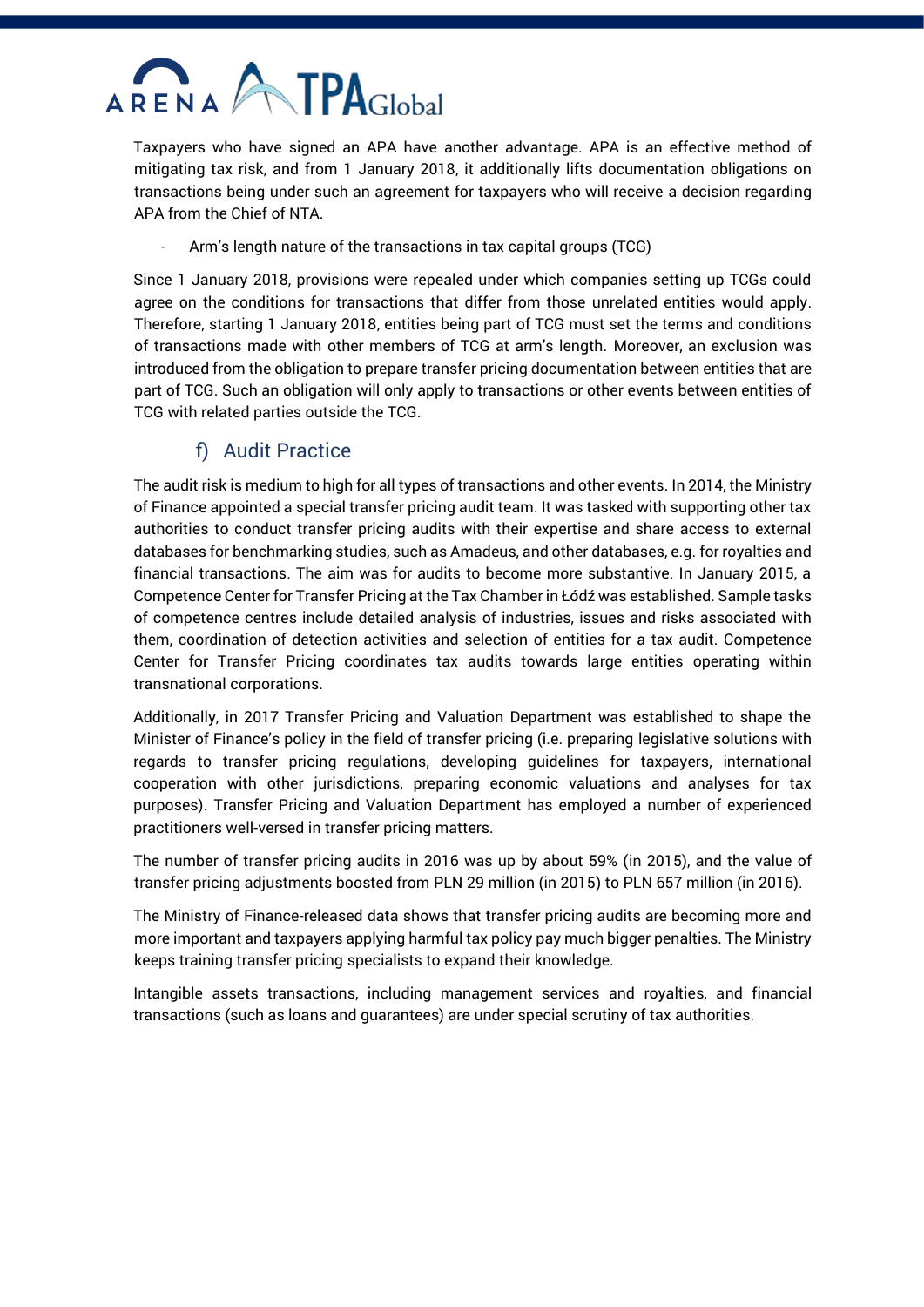

# <span id="page-7-1"></span><span id="page-7-0"></span>3. Transfer Pricing Documentation

### g) Level of Documentation

#### i) Tax Return Disclosures

<span id="page-7-2"></span>Polish entities (legal and natural persons) must file information on revenues paid out to foreign entities (both related and unrelated) and derived from dividends, interests, royalties, intangible services, etc. (deadline: by the last day of the third month of the year following the tax year);

In their tax returns, Polish taxpayers under the Corporate Income Tax Act state that annual CIT returns should be submitted to the tax office within three months (31 March latest) following the end of the tax year. The statements do not cover Master File documentation.

#### ii) Local File requirements

<span id="page-7-3"></span>Polish regulations addressing Local File documentation came into force on 1 January 2017. The obligation for preparing Local File documentation is imposed if a taxpayer's (or partnership's) revenues or costs (as defined by the Accounting Act) exceeded the threshold of EUR 2M in the previous tax year. The Local File should feature:

- 1. Description of the transaction (including cash pooling agreements and cost contribution agreements):
	- indication of the type and subject of the documented transaction,
	- financial data,
	- identification data of entities involved in this transaction,
	- description of the course of documented transactions (in the form of functional analysis).
- 2. Description of taxpayer's financial data or data from the financial report (in the case of taxpayers receiving revenue from shares in partnership),
- 3. Information about taxpayers, including:
	- organisational and management structure,
	- subject and scope of business activities,
	- implemented business strategy including restructuring,
	- business environment.
- 4. Documents, in particular:
	- agreements,
	- APA<sub>s</sub>,
- 5. Digitally signed declaration of the Board of Directors that the prices are compatible with the arm's length principle and the TP files have been prepared. This declaration consists of the description of the method and manner for calculating profits in the form of a statement of being aligned with market conditions.
- 6. A benchmarking study, which is an obligatory element of Local File since 1 January 2017. This study must include the description of analysis prepared based on data of unrelated entities or data agreed on with unrelated entities identified as comparable to conditions established in the transaction. (This is only mandatory for the entities whose revenue or costs exceeded EUR 10m in the previous tax.)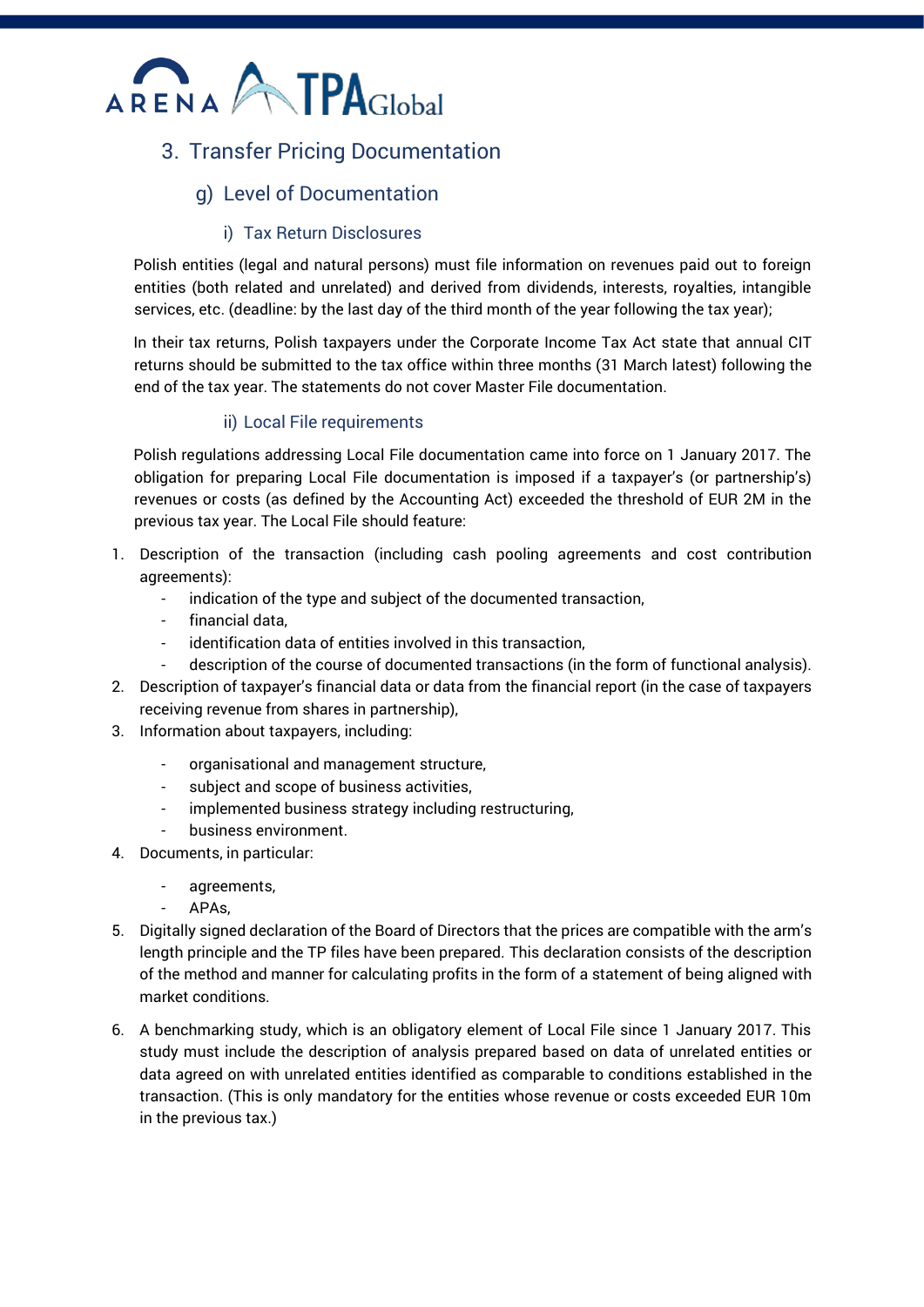# ATPAGlobal ARENA

#### iii) Master file requirements

<span id="page-8-0"></span>It is prepared by entities consolidated by full or proportional method, which are obliged to prepare local documentation and if they belong to a group of related entities:

- for which the consolidated financial statements are prepared;
- whose consolidated revenues exceeded PLN 200.000.000 in the previous financial year.

The documentation must be prepared by the entity obliged to own the documentation in Poland or other related entity by the end of the twelfth month following the end of the financial year.

The Master File should feature such elements as:

- 1. Identification of the related enterprise which had prepared Master File;
- 2. The group's organisational, legal and operational structure (including an organisational chart, a list of group members and a description of the participation of the parent company in the subsidiaries);
- 3. Description of the principles for determining transfer prices (transfer pricing policy):
	- method of allocating the cost of intragroup services and determining the remuneration for intragroup services,
	- presentation of R&D works made within the group,
	- the summary of remuneration payable due to use or share of intangible assets between related entities,
	- manner of financing the entities within the group;
- 4. Description of the subject and scope of business activities made by the group:

general description of functions performed and risks assumed, including the description of changes in respect of functions and risks compared to previous tax years, e.g. the change from a full-fledged distributor to a commissionaire;

- major factors affecting the profit,
- list of major services transactions,
- information about the largest suppliers and recipients,
- the geographical allocation of main markets of business activities,
- significant mergers, acquisitions and sales of investments,
- description of accomplished restructuring (i.e. the transfer of essential functions, assets and risks);
- 5. Description of essential intangible assets used within the group should include:
	- Strategy for development, possession and use of intangible assets by each related entity in the group,
	- List of intangible assets owned by entities in the group, which are essential to the Group business activities, including information about the legal or economic owner of each intangible asset,
	- List of deals or agreements concerning intangible assets, including joint venture agreements, R&D agreements and license agreements,
	- Description of changes in ownership or use of intangible assets in the given tax year, including changes in legal or economic ownership as well as changes of the entity using each intangible asset,
- 6. Description of the financial situation within the group;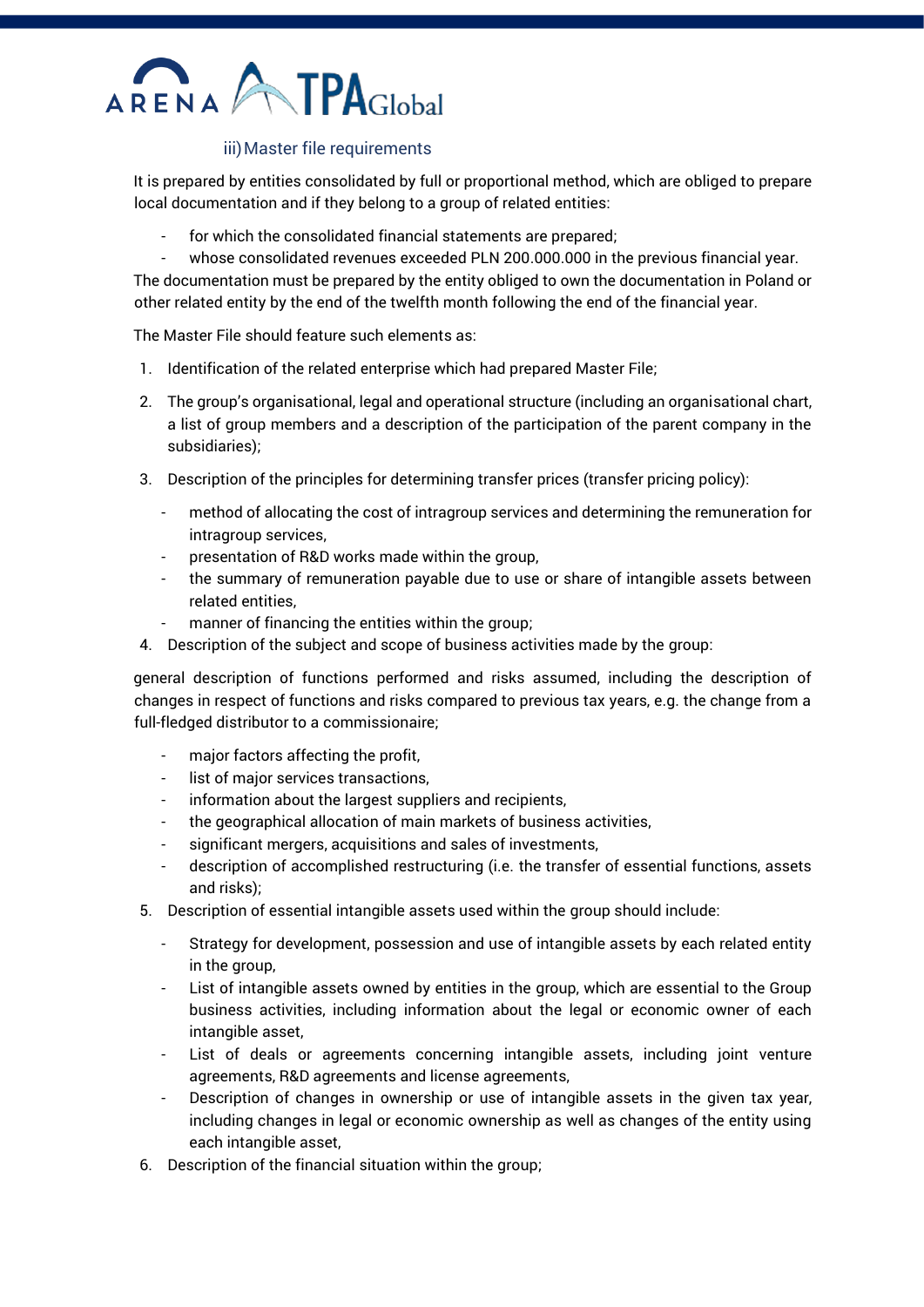

- 7. Description of agreements made with fiscal authorities;
	- description of income tax agreements made by entities from the group with tax authorities other than Polish includes the description of unilateral advance pricing agreements made by related entities from the group.

The taxpayers whose revenues or costs in the current tax year exceeded EUR 10 million must prepare the TPR-C form. It enables tax authorities to select taxpayers and the transactions subject to a potential tax control in transfer pricing.

The taxpayers must fill in more than 140 items in the TPR-C form. It is divided into 6 main categories:

- Data identifying the taxpayer,
- Identification of taxpayers' transfer pricing relationships with related parties,
- Information about related entities
- Main taxpayer's business activity and functional profile,
- Restructurings,
- Related party transactions or other events (divided into other 6 subcategories).

#### iv)Country-by-Country Reporting

<span id="page-9-0"></span>With CBCR requirement, Poland keeps the OECD template as same by requiring the capital groups with consolidated revenues more than PLN 3.250.000.000 or EUR 750.000.000. In certain circumstances, a company must notify Tax Authority about the location of where CBCR filed.

There are no special transfer pricing rules for small and medium-sized enterprises that deviate from the general transfer pricing regime. In accordance with the amended regulations, small enterprises are excluded from the transfer pricing regulations, and medium enterprises have limited requirements regarding transfer pricing issues.

Thresholds related to the size of a company are abolished. Controlled transactions of a homogeneous nature, the value of which, net of value added tax, in the year is equal, will be documented:

- PLN 10.000.000 in case of goods and financial transactions;
- PLN 2.000.000- in case of service transactions and transactions other than a commodity, financial or service transactions;
- PLN 100.000 in case of transactions with a country from a tax haven.

Documentation thresholds will be set separately for the cost and revenue sides of the transaction.

The most significant change is that under the new regulation's taxpayers' obligations are differentiated by revenues/costs value (in accordance with accounting regulations) exceeded in the previous tax year. Additionally, the value threshold of transactions or other events triggering the documentation obligation depends on taxpayers' revenues/costs.

Under regulations in force since January 2017, all restructuring transactions must be presented in Local File and Master File. The restructuring should be understood as (i) transfer of significant functions, assets, risks or (ii) change of structure or legal form.

The information on restructuring must also be included in the TPR-C form. The restructuring documentation is a specific one and besides the standard items listed in Article 9a of the CIT Act/25 of the PIT Act, it also covers additional elements (such as a description of other realistic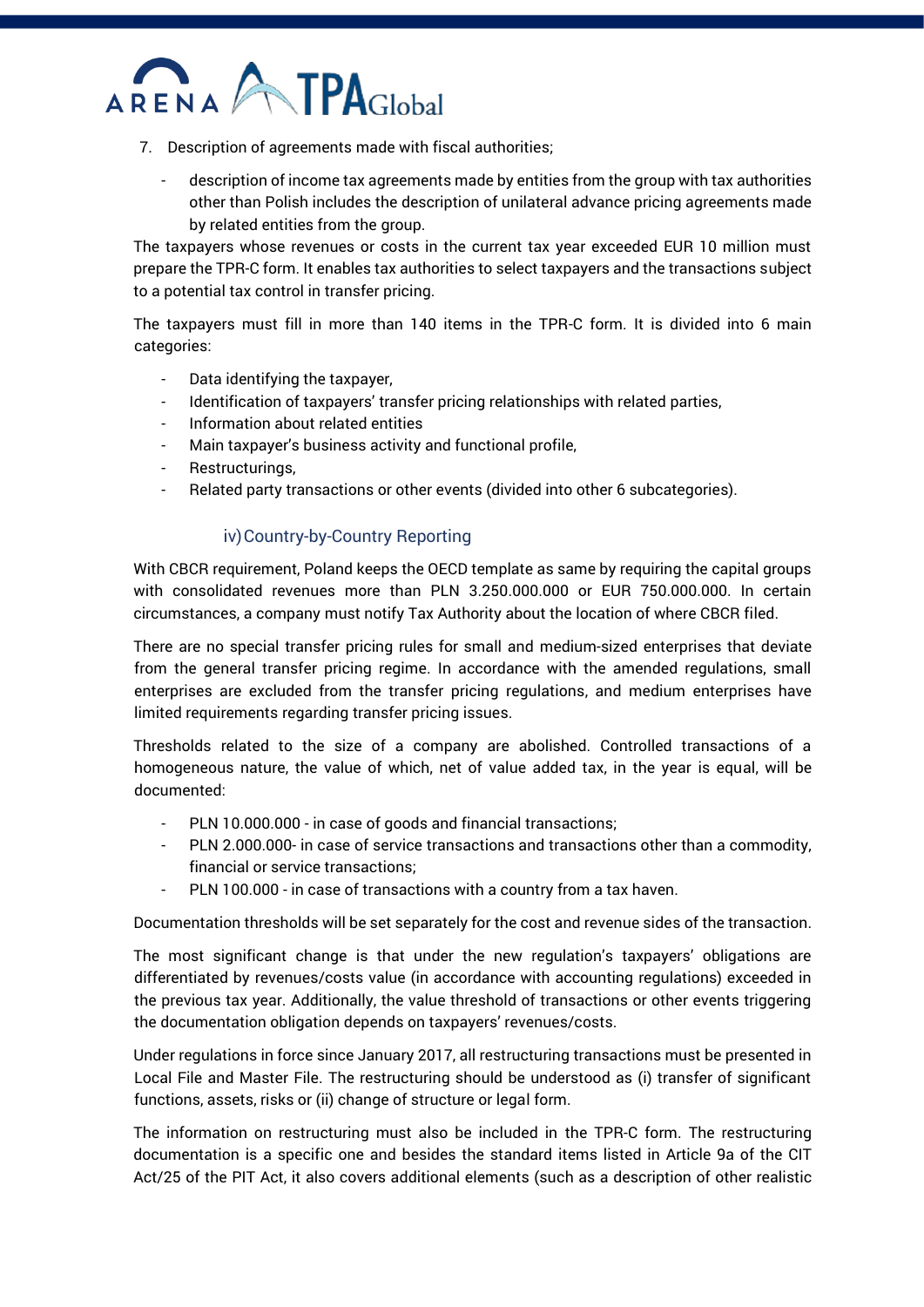

available options) set forth in the Decree of the Minister of Finance of 10 September 2009 on the method and procedure for assessing legal person's income by estimating the prices and the method and procedure for eliminating double taxation of legal persons resulting from an adiustment of related parties' profits.

# h) Industry Analysis

<span id="page-10-0"></span>By identifying value drivers for the relevant industry, a first indication of the level of profitability common in the industry is being given.

## i) Company Analysis

<span id="page-10-1"></span>A description of the management structure of the local entity, a local organisation chart, and a description of the individuals to whom local management reports and the country(ies) in which such individuals maintain their principal offices.

A detailed description of the business and business strategy pursued by the local entity including an indication whether the local entity has been involved in or affected by business restructurings or intangibles transfers in the present or immediately past year and an explanation of those aspects of such transactions affecting the local entity.

# j) Functional Analysis

<span id="page-10-2"></span>In conducting a functional analysis, an assessment is made of the significant activities and responsibilities that are performed by the related parties relevant to the Intercompany Transactions under review, the tangible and intangible assets that are employed and the risks that are borne in undertaking the business activities. Such an assessment is consistent with the recommendations that have been made in the OECD Guidelines in paragraph 1.51.

# k) Choice of Transfer Pricing Method

<span id="page-10-3"></span>There is no direct reference to OECD accepted methods. However, methods similar to the OECD methods are enacted in a Minister of Finance decree of 10 September 2009 regarding method and procedure of determination of taxpayers' income as well as the method and procedure of eliminating double taxation in case of related party profit adjustment:

The traditional methods:

- Comparable Uncontrolled Price ("CUP");
- Resale Price: and
- Reasonable Margin (Cost Plus).

The transactional profit methods:

- Profit Split; and
- Transactional Net Margin Method.

These five methods are binding for the tax authorities to assess the taxpayer's income. There is a priority that traditional methods should be used before transactional methods. If the traditional methods cannot be applied, the use of the transactional profit methods is allowed.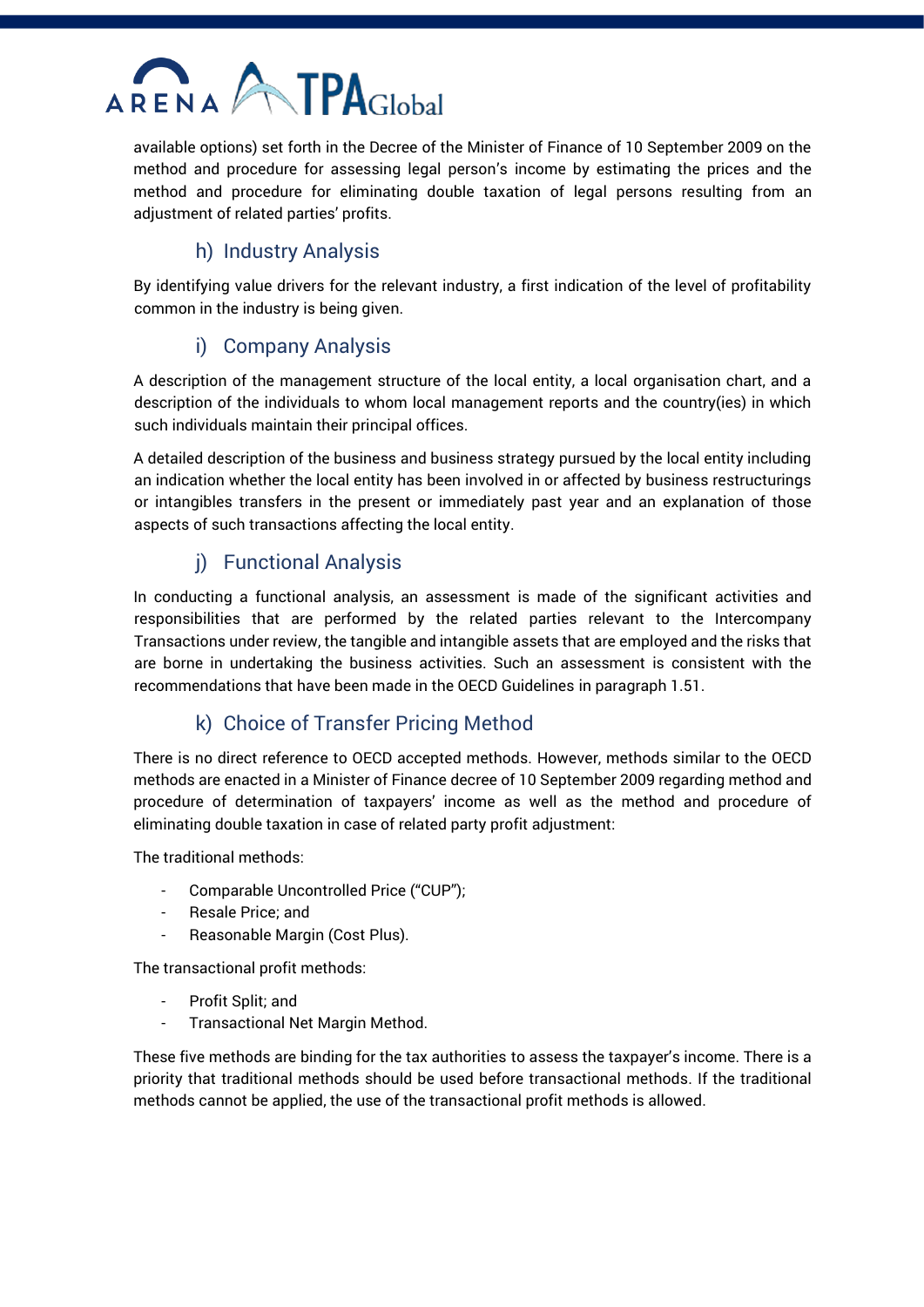# ARENA A TPAGlobal

# l) Economic Analysis – Benchmark Study

<span id="page-11-0"></span>Under the new regulations, the obligation to conduct a benchmarking analysis was introduced for each transaction covered by the documentation obligation. Contrary to previous practice, it is only applicable if the company's revenues or costs exceed the threshold of EUR 10.000.000 . In the TPC-R form, it will be necessary to present both the approach used in the benchmarking analysis and the selected financial data from the analysis.

A benchmarking study should include data on the comparable entities whose headquarters or management is located on the Polish territory, provided that the data is accessible for the taxpayer. In the case of a lack of data serving to conduct an analysis of comparison data, the taxpayer shall append to the tax documentation a description of compliance of the conditions of transactions and other events determined with related subjects with the conditions determined by and between independent subjects. The approach to be displayed by the Polish Tax Authority towards Pan-European benchmarking studies prepared by the group is unknown at this point. We believe they will be accepted yet based on the current tax practice, such studies would likely have to include Polish entities in the analysis process and, ideally, within the accepted companies. The absence of Polish comparables triggers a high risk that the study will be challenged by Polish tax authorities in which case Transfer Pricing Documentation Local File may be assessed as incomplete, and a 50% tax rate may apply. Unfortunately, even if the 'Polish entities' condition is met, during a tax audit Polish tax authorities may still ask for a benchmarking study based on the Polish database Quick TPA, to which they have access.

Report from benchmarking study should feature:

1. An indication of the associated entity which was chosen as the tested party and an explanation of the reason for this choice,

A summary of the main assumptions made while performing the analysis and an explanation of the reasons behind these assumptions, including:

- Characteristics of goods or services being the subject matter of the analysed transaction,
- The course of the transaction, including functional analysis,
- The conditions of the comparable transactions between unrelated parties, business strategy of associated entities and market conditions if they affect the value of the transaction,
- 2. An explanation of the reasons for applying multi-year or one-year data,
- 3. Data on comparable business operations between unrelated entities, including data on the relevant financial indicators and data on business operations rejected during the process of benchmarking study because of incomparability with the analysed transaction, including the source of data,
- 4. A description of any comparability adjustments made to eliminate the differences between comparable transactions,
- 5. A description of profitability indicators applied.

Furthermore, Polish transfer pricing regulations include ''safe harbour'' measures which give relief from benchmarking study. For two categories of transactions the safe harbour rules can be applied. In order to make use of the regulation, the criteria must be met that is enacted in the act: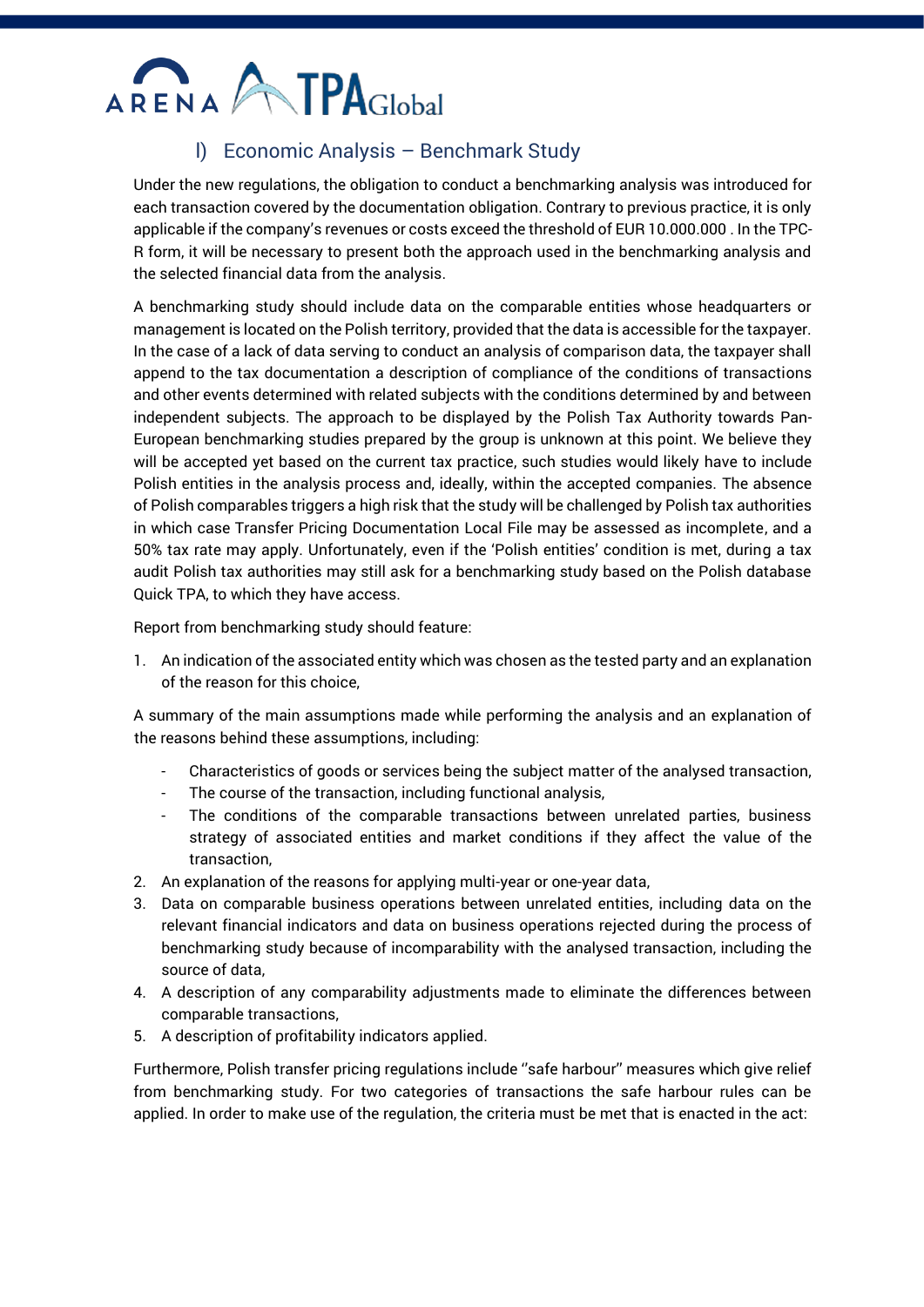

- Low value-added services (is not more than 5% of the cost for the purchase of services and not less than 5% of the cost - in the case of the provision of services and being one of the services from the catalogue of services listed in the appendix to the CIT Act) and
- Financial transactions (i.e. loans, credits, bond issues), if the conditions in transactions are in accordance with the announcement of the Minister of Finance.

### m) Inter-company (IC) Legal Agreement

<span id="page-12-0"></span>Although an Inter-company legal agreement formalises the business and financial relationship between group entities, the legal agreements have a lower ranking since the OECD 2017 Guidelines made the ''conduct of parties'' the prevailing concept.

#### n) Financial Statements

<span id="page-12-2"></span><span id="page-12-1"></span>Since the OECD 2017 Guidelines made the ''conduct of parties'' the prevailing concept, parties also need to ensure their conduct is in line with what is reported in their accounts.

# o) Production Process for TP Relevant Returns, Documents, Forms and Financials

In the chart below, the existence of the filing requirements with the details of which format is used, the latest filing date, notification requirement and its deadline, thresholds to be applied in case it exists, and the required languages are demonstrated. This information can be seen respectively for CIT, master file, local file, CbCR, local forms, annual accounts and segmented P&L documentations.

|                                   | Prepare<br>or File? | Format | Deadline                                          | <b>Notification</b><br>Deadline* | Threshold*<br>(Yes/No)                                                                                                                                                             | Local<br>Language<br>(Yes/No)<br>*(If "No", it<br>can be filed<br>in English) |
|-----------------------------------|---------------------|--------|---------------------------------------------------|----------------------------------|------------------------------------------------------------------------------------------------------------------------------------------------------------------------------------|-------------------------------------------------------------------------------|
| Corporate<br><b>Income</b><br>Tax | File                | N/A    | 3 months<br>after the<br>end of a<br>fiscal year  | N/A                              | N/A                                                                                                                                                                                | Yes (Polish)                                                                  |
| <b>Master File</b>                | Prepare             | N/A    | 12 months<br>after the<br>end of a<br>fiscal year | N/A                              | <b>EUR 20</b><br>million.                                                                                                                                                          | No                                                                            |
| <b>Local File</b>                 | Prepare             | N/A    | 9 months<br>after the<br>end of a<br>fiscal year  | N/A                              | Transactions:<br>PLN 2 million-<br>PLN 10 million.<br>Tax Havens or<br>partnerships:<br>PLN 100,000<br>Transaction<br>with<br>beneficial<br>owner in tax<br>havens: PLN<br>500,000 | Yes (Polish)                                                                  |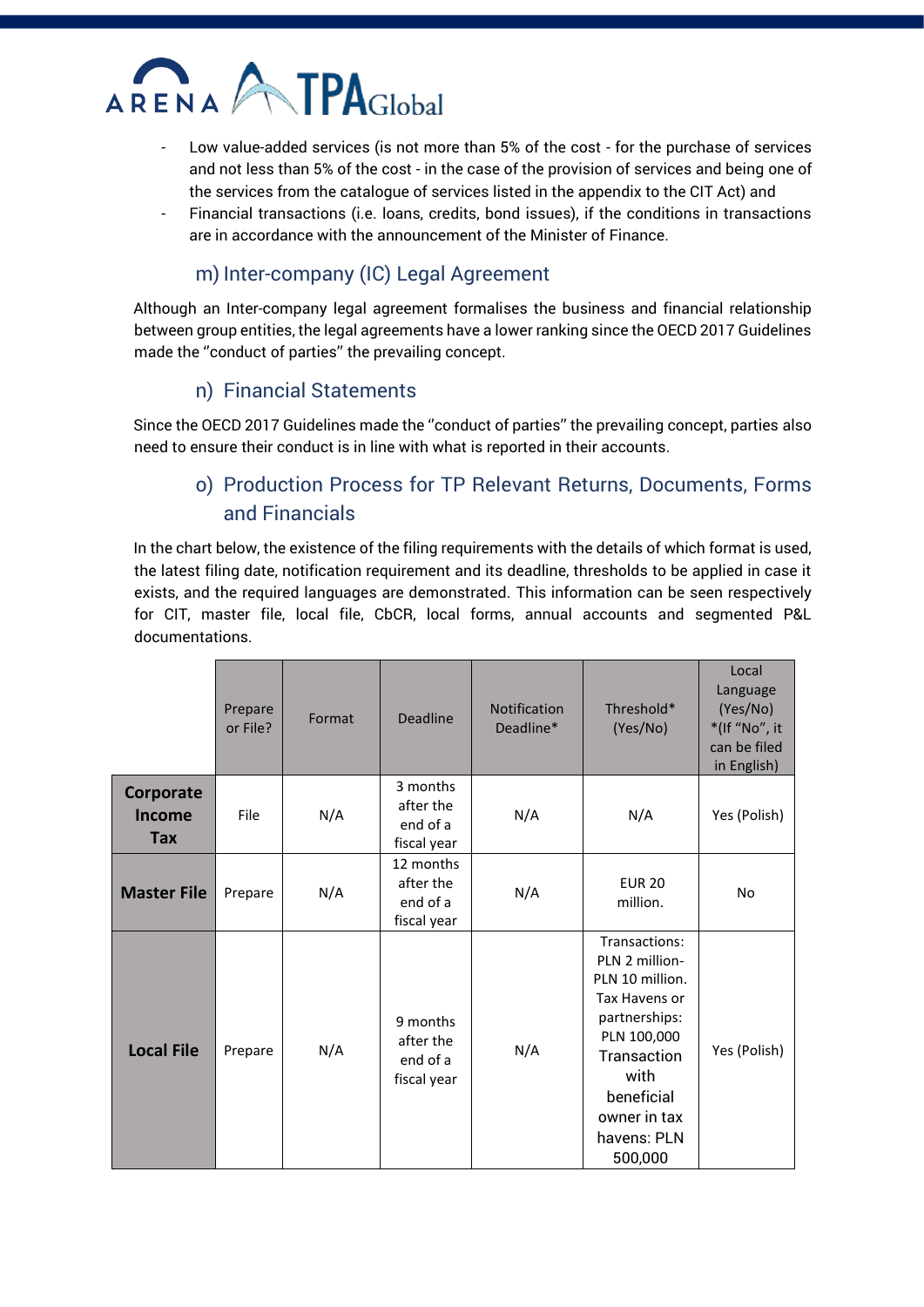

| <b>CbCR</b>                       | e-Filing    | Special<br>Form <sup>4</sup>                                                | 12 months<br>after the<br>end of a<br>fiscal year | 3 months after<br>the end of a<br>fiscal year | PLN 3,250<br>million (EUR<br>750 million) | Yes (Polish) |
|-----------------------------------|-------------|-----------------------------------------------------------------------------|---------------------------------------------------|-----------------------------------------------|-------------------------------------------|--------------|
| <b>Local form</b><br><b>TPR-C</b> | <b>File</b> | Electronic<br>form on BIP<br>page                                           | 9 months<br>after the<br>end of a<br>fiscal year  | N/A                                           | EUR 10 million                            | Yes (Polish) |
| Form CbC-<br>P                    | File        | XSD/<br>Available on<br>the website<br>of the tax<br>authority <sup>5</sup> | 3 months<br>after the<br>end of a<br>fiscal year  | N/A                                           | PLN 3,250<br>million (EUR<br>750 million) | Yes (Polish) |
| <b>Annual</b><br><b>Accounts</b>  | File        | Local IFRS                                                                  | 30 June<br>2022                                   | N/A                                           | N/A                                       | Yes (Polish) |
| <b>Segmented</b><br>P&L           | N/A         | N/A                                                                         | N/A                                               | N/A                                           | N/A                                       | N/A          |

\* Poland has signed the MCAA agreement for the filing of CBCR.

\* Poland does not request as much and detailed information from smaller and less complex enterprises (SME's included) than it does from large and complex enterprises.

#### a. Deadline to Prepare and Submit Documentation

<span id="page-13-0"></span>The deadline to prepare the transfer pricing documentation is 31 March, and the deadline to submit the documentation is:

- 7 days following the request of tax authorities for transactions exceeding the statutory thresholds, or
- 30 days following the tax authorities' request for transactions not exceeding the statutory thresholds, after receiving a request to present such documentation. The authorities must clarify the reasons for submitting this kind of request.

Additionally, the taxpayer must submit within 9 months after the end of the fiscal year:

- statement of preparation of the tax documentation, and
- TPR-C form (the successor of CIT-TP) contains a wide range of detailed information.

#### b. Statute of Limitations

<span id="page-13-1"></span>The tax liability is enforceable during 5 years from the end of the calendar year in which the tax for a given tax year is due. In practice, as the tax return should be submitted (and the tax due should be paid) three months after the end of the tax year, the tax liability e.g. the tax year 2012 expires at the end of December 2018 (provided the tax year matches the calendar year as in most cases).

<sup>4</sup> https://www.podatki.gov.pl/e-deklaracje/inne/pozostale-interaktywne/

<sup>5</sup> https://www.podatki.gov.pl/e-deklaracje/inne/pozostale-interaktywne/#/